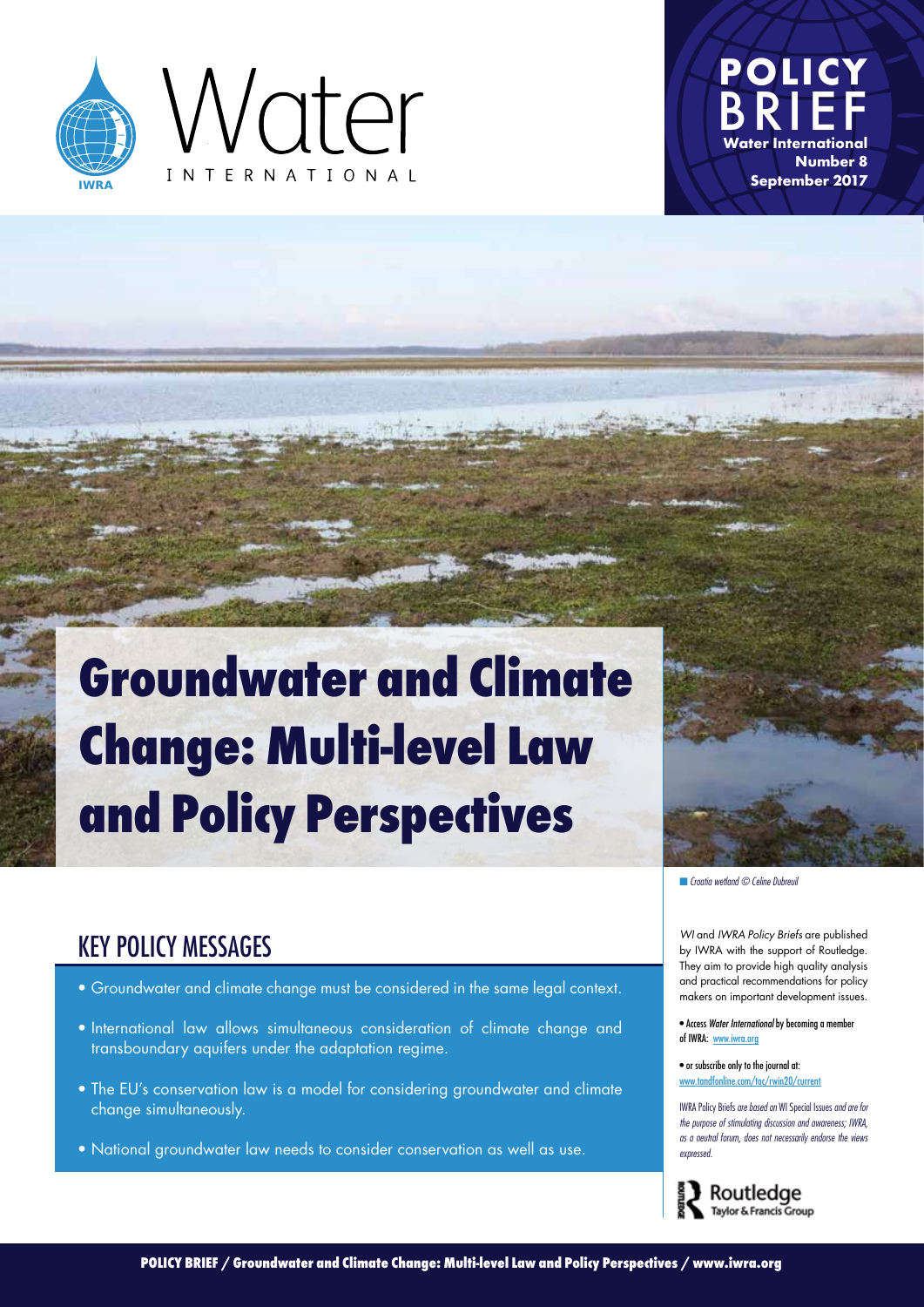### Groundwater and climate change must be considered in the same legal context

Roughly 98% of the Earth's available freshwater lies under the surface, and is primarily used for irrigation (65%) and drinking water (25%). As many as 2.5 billion people rely exclusively on groundwater to meet basic water needs. Exponential increase in demand has led to widespread concern that groundwater reserves will be depleted irreparably in critical areas. Possible impacts of climate change on groundwater exacerbate the threat to future groundwater supply and management. Climate change impacts include: impeding groundwater recharge; increasing intrusion of saltwater from sea level rise; and decreasing groundwater quality due to flood and drought events, amongst others. Given these risks of climate change, groundwater must receive greater protection. Yet groundwater law and policy primarily focus on governing use, not protection, rendering groundwater uniquely vulnerable. Moreover, climate change and groundwater are often considered separately. Therefore, addressing both groundwater and climate change could lead towards safeguarding groundwater and integrating this resource into climate change adaptation strategies.

Insights on the interrelationship between groundwater and climate change can come at multiple scales. Here we look at international; regional (EU); and national (India).

#### International law allows simultaneous consideration of climate change and transboundary aquifers under the adaptation **REGIME**

In the past, international law largely ignored transboundary aquifers. Raya Marina Stephan shows that this is no longer the case and identifies links between climate change and transboundary aquifer legal regimes. The two coalesce under adaptation. For climate change, these linkages are most cohesive under legal mechanisms with provisions on adaptation. Prominent among these are the United Nations Framework Convention on Climate Change (UNFCCC), the Cancun



Adaptation Framework (CAF), and the Paris Agreement. UNFCCC Article 4.1§e requires all U.N. Member States to "[c]ooperate in preparing for adaptation to the impact of climate change [on all] … water resources". The CAF, established at COP 16 (2010), calls for addressing adaptation and mitigation priorities equally. A footnote in the decision clarifies the need to enhance adaptation projects relating to water resources and terrestrial freshwater. Article 7 of the 2015 Paris Agreement reaffirmed the CAF, stating "[p]arties should strengthen their cooperation on enhancing action on adaptation, taking into account the [CAF]." These climate change legal mechanisms identify adaptation as a

■ *India © Trevor Birkenholtz*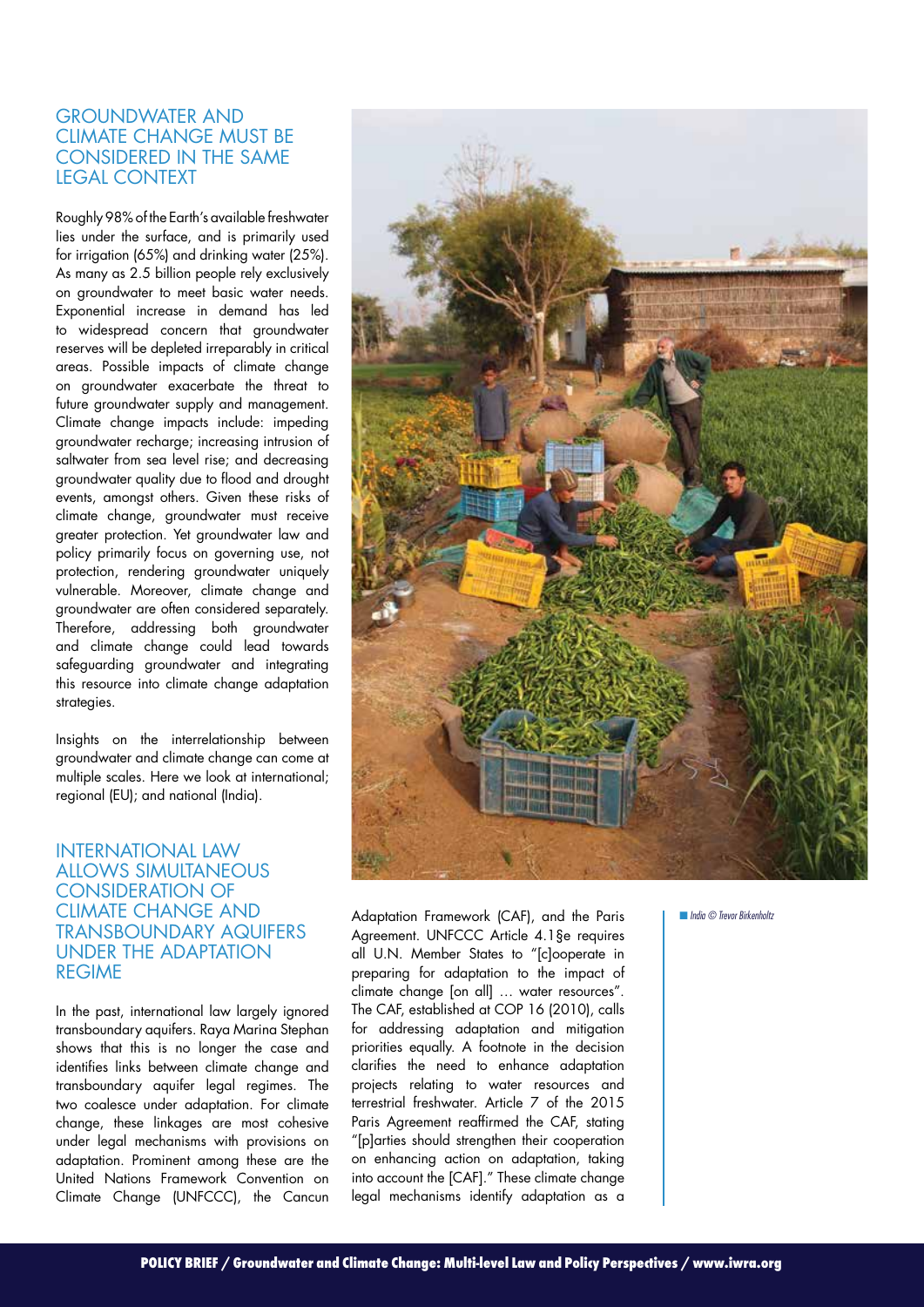basis for considering transboundary aquifers. The international legal regime for transboundary aquifers extends from the Draft articles on the law of transboundary aquifers (annexed to UNGA Resolutions 63/124 and 68/118), the UN Watercourses Convention (UNWC), and the Convention on the Protection and Use of Transboundary Watercourse and International Lakes (UNECE). The Draft Articles establish flexible guidelines for protecting transboundary aquifers. The UNWC extends limited protection, and the UNECE establishes a greater scope of protection covering all transboundary aquifers. By examining the obligation to cooperate and the core principles of international water law, the author finds that these three legal mechanisms contemplate adaptation measures including: development of knowledge and exchange of information, monitoring, research, management, and planning, and the requirement to establish joint bodies/mechanisms. Collectively, the interconnections between groundwater and climate change legal regimes demonstrate how international law offers a framework for considering both regimes simultaneously.

#### The EU's conservation law is a model for considering groundwater and climate change simultaneously

Owen McIntyre builds the case that EU nature conservation law is an informal step towards integrating climate change adaptation measures into existing regulatory frameworks. One example is safeguarding groundwater to help buffer the impacts of climate change. EU nature conservation law includes the 1979 Wild Birds Directive and the 1992 Habitats Directive. Together, the directives implement an enclave strategy, which protects sites of high ecological value (Natura 2000 sites) from harm by plans or projects under national authority. To judge a project's level of harm to a Natura 2000 site, the court evaluates an "appropriate assessment" of "the integrity of the site concerned" as per Article 6(3) of the Habitats Directive. This process is a particularly robust standard, because unlike environmental impact assessments or strategic environmental assessments, a project's impact on the integrity of a Natura 2000 site is determinative. So much so, that EU nature conservation law presents one of the most effective mechanisms for protecting groundwater resources that are ecologically significant to Natura 2000 sites.



EU nature conservation case law also confirms a link between groundwater and climate change. The Court of Justice of the European Union in *Sweetman v An Bord Pleanála* adopted an approach to protecting ecologically significant groundwater resources that allows consideration of the risks climate change poses to groundwater. EU nature conservation law demonstrates how considering ecological needs can lead to strong regional protections that consider groundwater in the context of climate change impacts.

## National groundwater law needs to consider conservation as well as use

Globally, India contains the greatest number of groundwater users. In India, groundwater is the source of about 80% of drinking water and 60% of irrigation water. Already, total demand outpaces the recharge rates of aquifers. Moreover, India's groundwater is particularly vulnerable to impacts of climate change. Philippe Cullet, Lovleen Bhullar & Sujith Koonan explain how considering the environmental dimension of groundwater can enhance protections and better account for the impacts of climate change.

Since India's groundwater regulation is limited, it is no surprise that there is little analysis of the impacts of climate change on it. Protection

■ *Tidal Marshland © Matthew Kirwan, USGS*